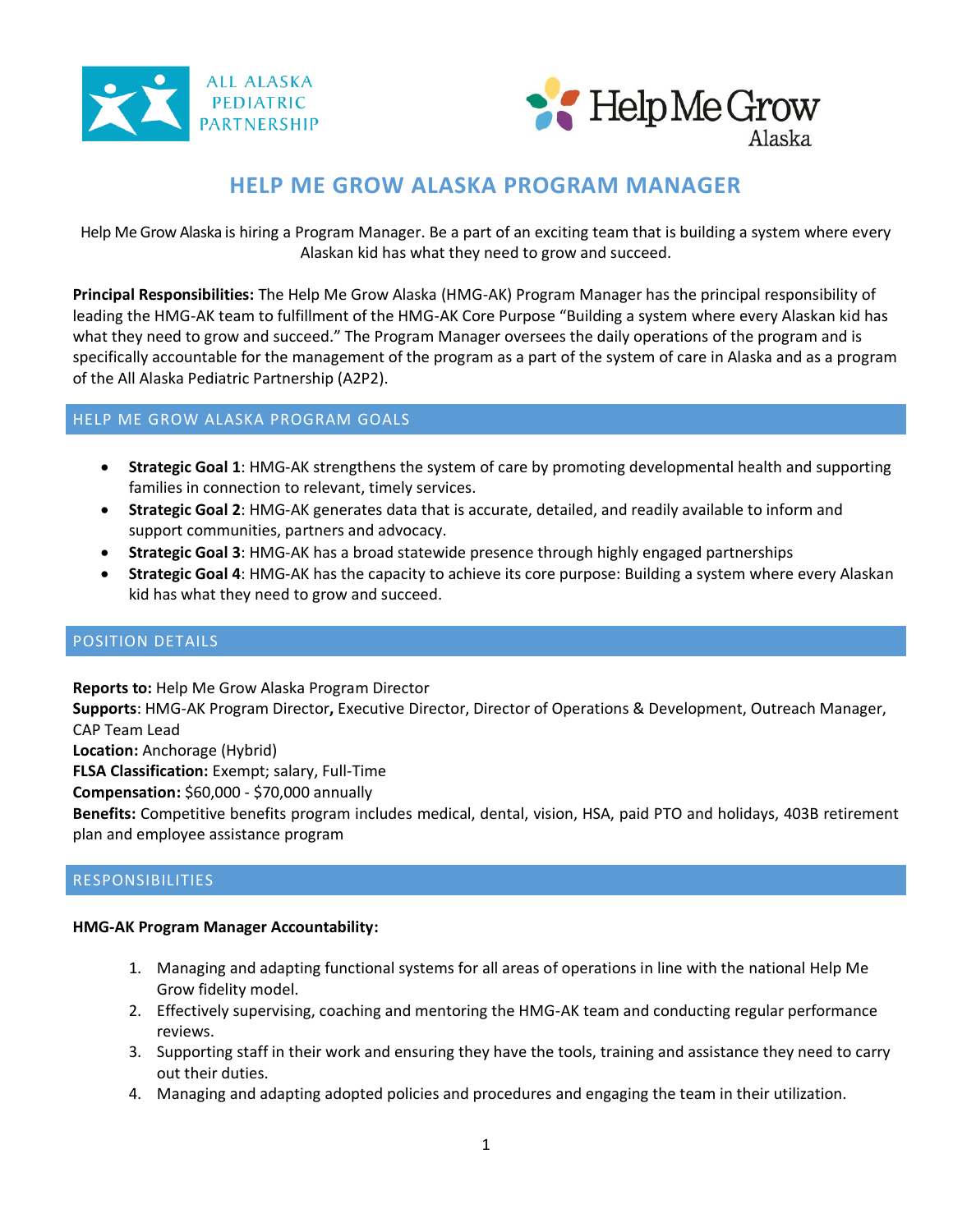



- 5. Overseeing the call escalation process remaining available to support the CAP team in complex or high risk cases.
- 6. Participating in outreach efforts, serving as a program resource for the Community Relations Team.
- 7. Coordination of program data reporting efforts and requirements, including the program evaluation, national fidelity assessments and data dashboards in collaboration with the Research & Data Coordinator.
- 8. Working in collaboration with the HMG-AK Program Director to develop a multi-year HMG-AK strategic plan.
- 9. Working in collaboration with the Director of Operations & Development to accurately identify resources required to fulfill the plan and prioritize growth and program implementation for sustainable operations.
- 10. Overseeing the financial operations of the HMG-AK program, working closely with the Director of Operations & Development to ensure the HMG-AK program operates within established budgets.
- 11. Supporting the Director of Operations & Development with the programmatic information to obtain new sources of funding and fulfilling all requirements for reporting and program delivery.
- 12. Supporting cooperative projects with partner agencies and organizations, in close collaboration with the HMG-AK Program Director to prioritize projects.
- 13. Providing knowledgeable oversight of program database and related technology, utilizing external specialists where necessary for technical support.
- 14. Supporting the HMG-AK Program Director to represent HMG-AK in collaborative settings including standing committees where leadership participation is the key to HMG-AK and partner program success.
- 15. Build and maintain strong working relationships with local, regional and national stakeholders and partners, as appropriate, to understand the systems of care and the ever-changing landscape of services in the state and nationally to support program implementation and position HMG-AK appropriately.
- 16. Preparing and presenting program reports quarterly and attending staff and or board meetings as required for successful collaboration.

## **HMG-AK Program Manager Authority:**

Within established budget guidelines, the HMG-AK Program Manager has the authority to:

- 1. Prioritize program activity and plans of action.
- 2. Approve expenditures and policy guidelines.
- 3. Represent HMG-AK in public forums and external relations.

# ORGANIZATIONAL STANDARDS

- 1. We are guided by our core purpose: Excellent health for all Alaska's kids and we do this by building a system where every Alaskan kid has what they need to grow and succeed.
- 2. Our purpose can be fulfilled only through successful partnership with communities and service providers statewide. We are individually responsible for supporting these collaborative and cooperative relationships.
- 3. We value systems and procedures and understand the importance of utilizing current procedures consistently so they may be accurately evaluated and continually improved.
- 4. We are continually improving, seeking innovative ways to achieve our purpose while understanding that the best evolution of systems and processes is iterative and based on data and experience.
- 5. We are data driven; capturing information, tracking activities, reporting and analyzing data are regular recurring activities.
- 6. We are Alaska focused fulfilling our purpose is a statewide effort with a sense of community "close to home."
- 7. All client materials and information will be held as *strictly confidential* and will be appropriately secured.